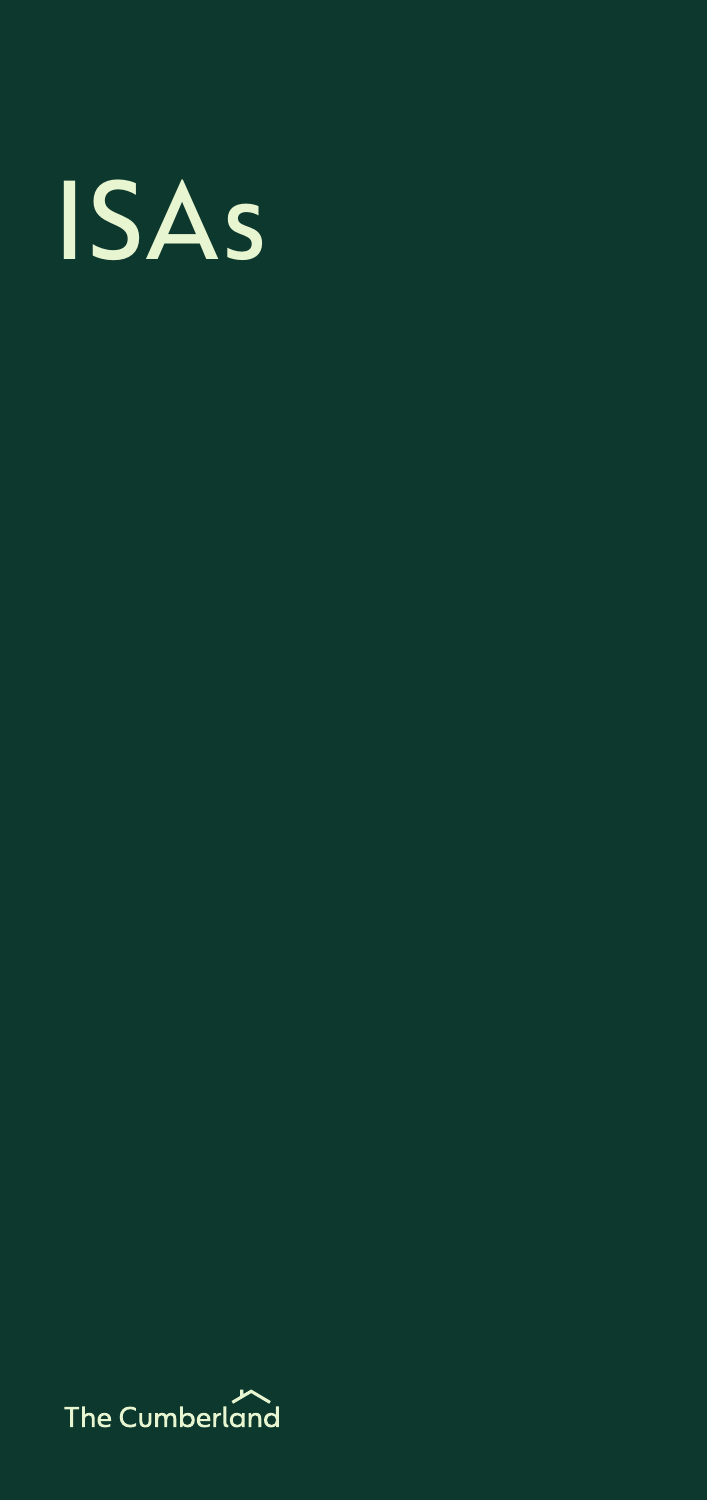INDIVIDUAL SAVINGS ACCOUNTS, better known as ISAs, are a tax free way to save. In the current tax year, you can save or invest up to £20,000. The tax year runs from 6 April to 5 April the following year and this leaflet describes the range of ISAs available from the Cumberland. All Cash ISAs in this leaflet are like our other accounts / traditional building society accounts, except that interest is tax free & without any future tax liability, provided you operate your account within the rules laid down by HM Revenue and Customs. Please note that although most non-ISA savings accounts currently do not deduct tax at source, they may still be liable to tax dependent on the account holder's individual circumstances, including income and total interest received. If you have a Cash ISA or a Stocks and Shares ISA with another provider, you can transfer this to a Cash ISA with the Cumberland.

# with the **Cumberland** ISAs

| Choosing an ISA                |    |
|--------------------------------|----|
| Instant Cash ISA               | 3  |
| <b>Fixed Interest Cash ISA</b> |    |
| Cash Junior ISA                | 10 |
| How to open an account         | 16 |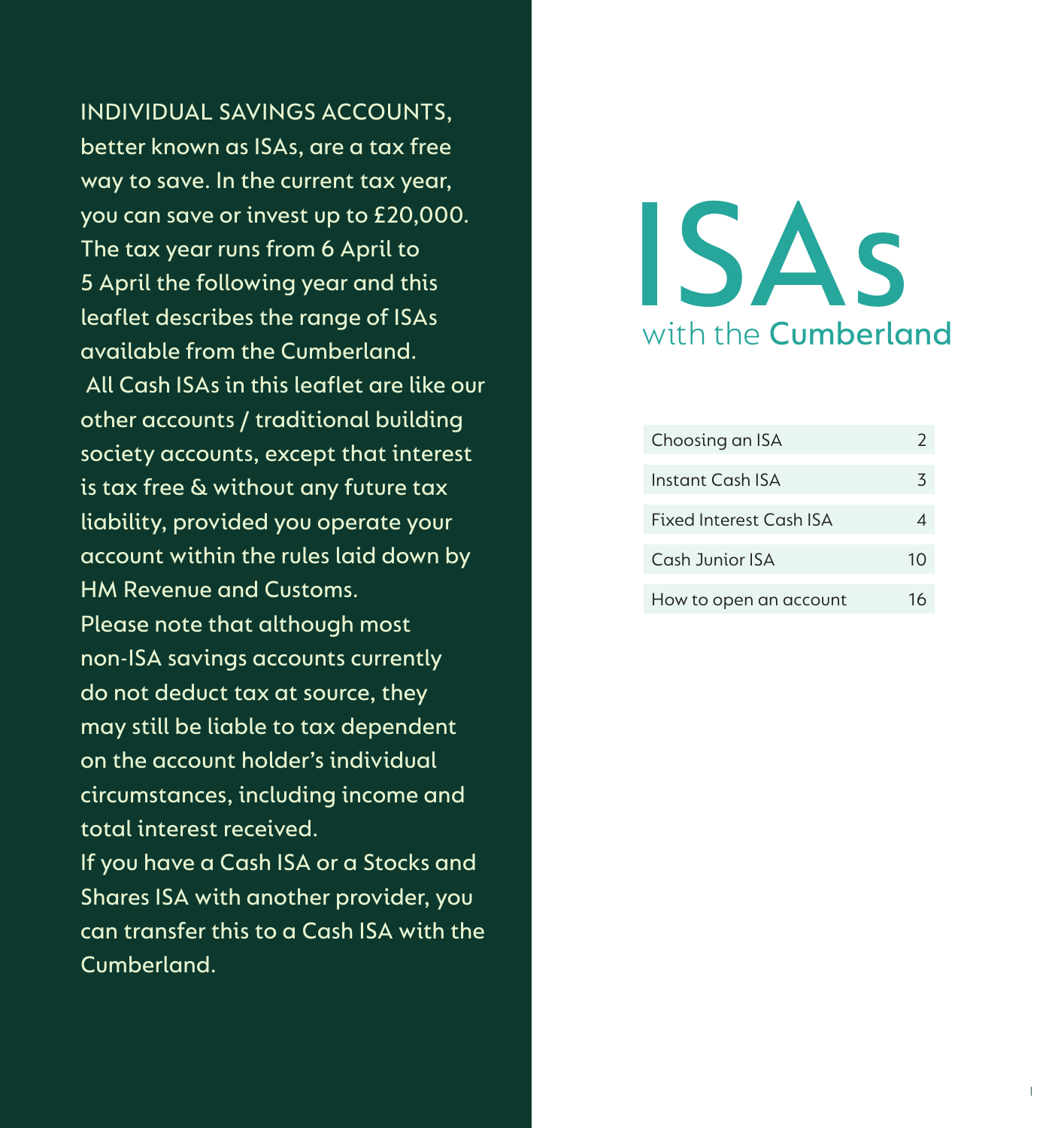### Choosing an ISA Instant Cash ISA

An ISA is a tax-efficient way to save or invest. UK residents aged 16 and over can choose to save in a cash ISA or if they are 18 or over, a stocks and shares ISA or a combination of both. Parents or guardians can also open a Junior ISA for children under 18.

The interest on a cash ISA isn't taxed so all the interest you earn you keep. With a stocks and shares ISA, all gains are free from capital gains tax.

Each tax year you have an ISA allowance. For the current tax year your allowance is £20,000. This amount can be held in either cash, stocks and shares, or any combination of the two.

Take a look at the table below to see some examples of how you could split your ISA allowance between a cash ISA and a stocks and shares ISA.

|                     | Total ISA<br>allowance | Cash ISA<br>allowance<br>used | Stocks &<br>Shares ISA<br>allowance<br>remaining |
|---------------------|------------------------|-------------------------------|--------------------------------------------------|
| Example 1           | £20,000                | £20,000                       | £Ω                                               |
| Example $2$ £20,000 |                        | £7,120                        | £12,880                                          |
| Example $3$ £20,000 |                        | £Ο                            | £20,000                                          |

#### **Additional Permitted Subscriptions**

 In the event of death of an ISA customer, the value of their ISA savings may be transferred to their spouse / civil partner if they are an existing Cumberland ISA customer.

#### **Helping you choose**

This leaflet details our Cash ISA products. If you'd like to find out more about the different types of ISA available, including the annual investment limits and the suitability of a particular product for you, please make an appointment at your local Cumberland branch (you can book this on our website), or contact your local tax office.

This ISA is for you if you'd like the flexibility of funding it with either lump sum payments & /or regular payments. It also means in an emergency / unforeseen event you have the reassurance of being able to access your money without notice or penalty.

- Minimum opening balance £1
- Pay into your account at any time, as long as this is the only Cash ISA you are paying into during the tax year, subject to total maximum deposits of £20,000 in the tax year
- Withdrawals, without penalty, up to £500 in cash each day, or up to the total balance in your account by crossed cheque
- You may transfer funds from an Instant Cash ISA to another type of Cash ISA e.g. Fixed Interest Cash ISA, provided only one Cash ISA is paid into during a tax year

Variable interest paid yearly on 31st March.

For current interest rates please refer to the following:

- Savings Accounts and Interest Rates leaflet available from your local branch
- Customer services helpline: 01228 403141
- Website: cumberland.co.uk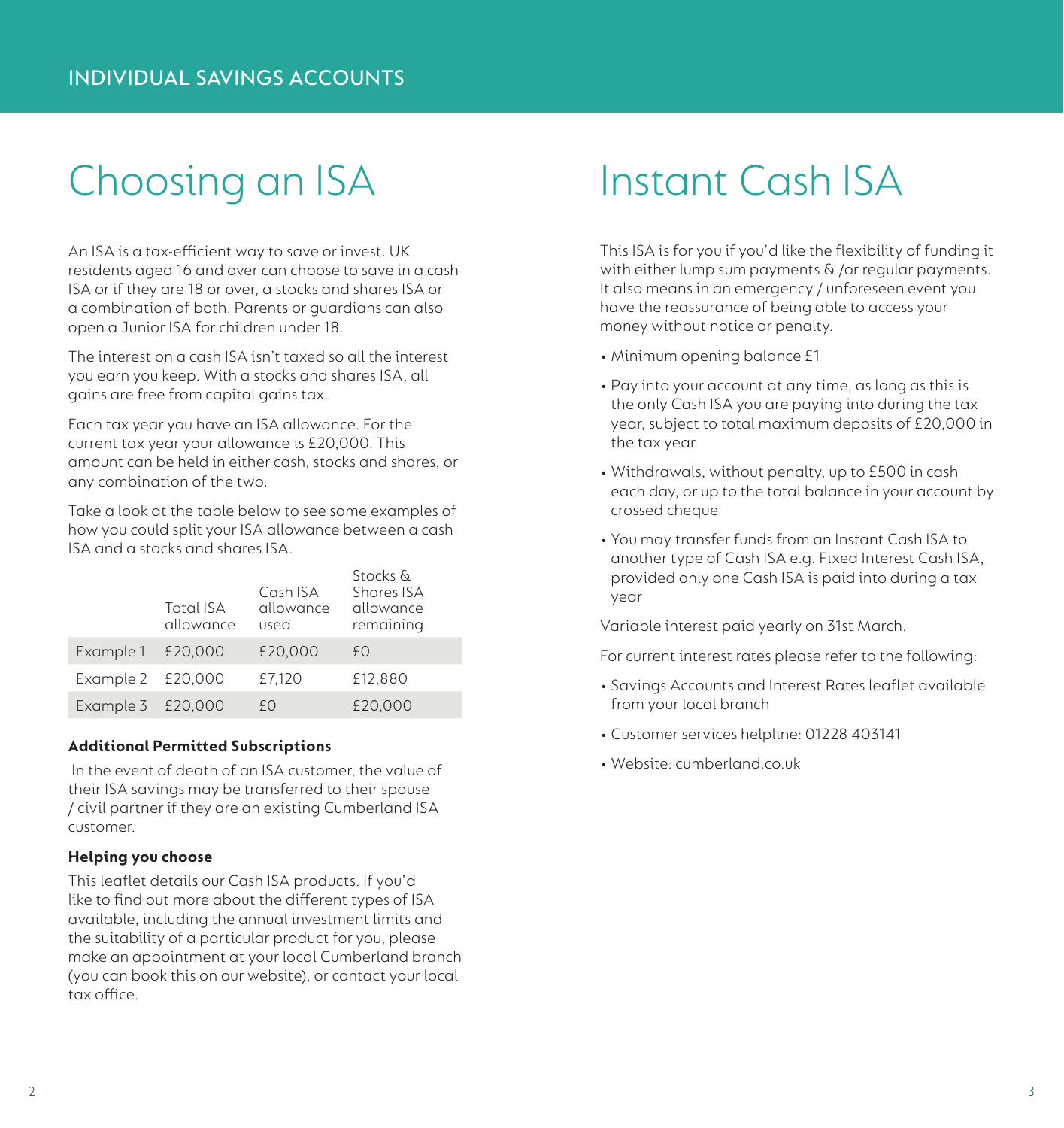# Fixed Interest Cash ISA

This ISA is for you if you can commit some of your savings for a fixed period of time and wish to earn an interest rate guaranteed to remain fixed for the term of the investment.

- The minimum subscription is £1,000.
- Additional subscriptions can be made (up to the maximum limit of £20,000) during the tax year or until such time as a specific ISA issue is closed to subscriptions. At any point and without notice we may close a specific ISA issue to new subscriptions, after which no further subscriptions would be allowed.
- The rate is fixed for the investment term and during this period you will not have access to your money
- Shortly before the end of the fixed investment term we'll contact you with details of the options you can take on maturity, one of which may be to extend your investment for a further fixed term. You'll be able to withdraw your investment or transfer to an alternative account without penalty on the maturity date, provided you tell us on or before this date. If we don't receive any instructions on or before the maturity date, and a further fixed interest, fixed term Cash ISA is available, your investment will be automatically rolled over into such an account on the terms and conditions applying to that account, a copy of which will be sent before your existing account matures.
- You may transfer funds from another Cash ISA e.g. an Instant Cash ISA to a Fixed Interest Cash ISA, provided only one Cash ISA is paid into/opened during the tax year.
- You may already have a Fixed Interest Cash ISA opened in a previous tax year which has been withdrawn from issue. You can if you wish open another Fixed Interest Cash ISA as long as this is the only Cash ISA you are paying into during the tax year which ends 5 April.

Withdrawals, are not permitted during the fixed investment term , neither partial nor full. Closure during the investment term is only allowed if done as part of a formal transfer to another ISA provider but would be subject to the relevant interest penalty.

Penalty free withdrawal on maturity date.

Fixed interest, paid yearly

For current interest rates please refer to the following:

- Fixed Interest Fixed Term Accounts Interest Rates leaflet available from your local branch
- Customer services helpline: 01228 403141
- Website: cumberland.co.uk

**Please note that Fixed Interest Cash ISAs will not always be available. For up-to-date information please refer to the contact details above. These product specific conditions apply from the 1st February 2022 but relate to the current tax year.**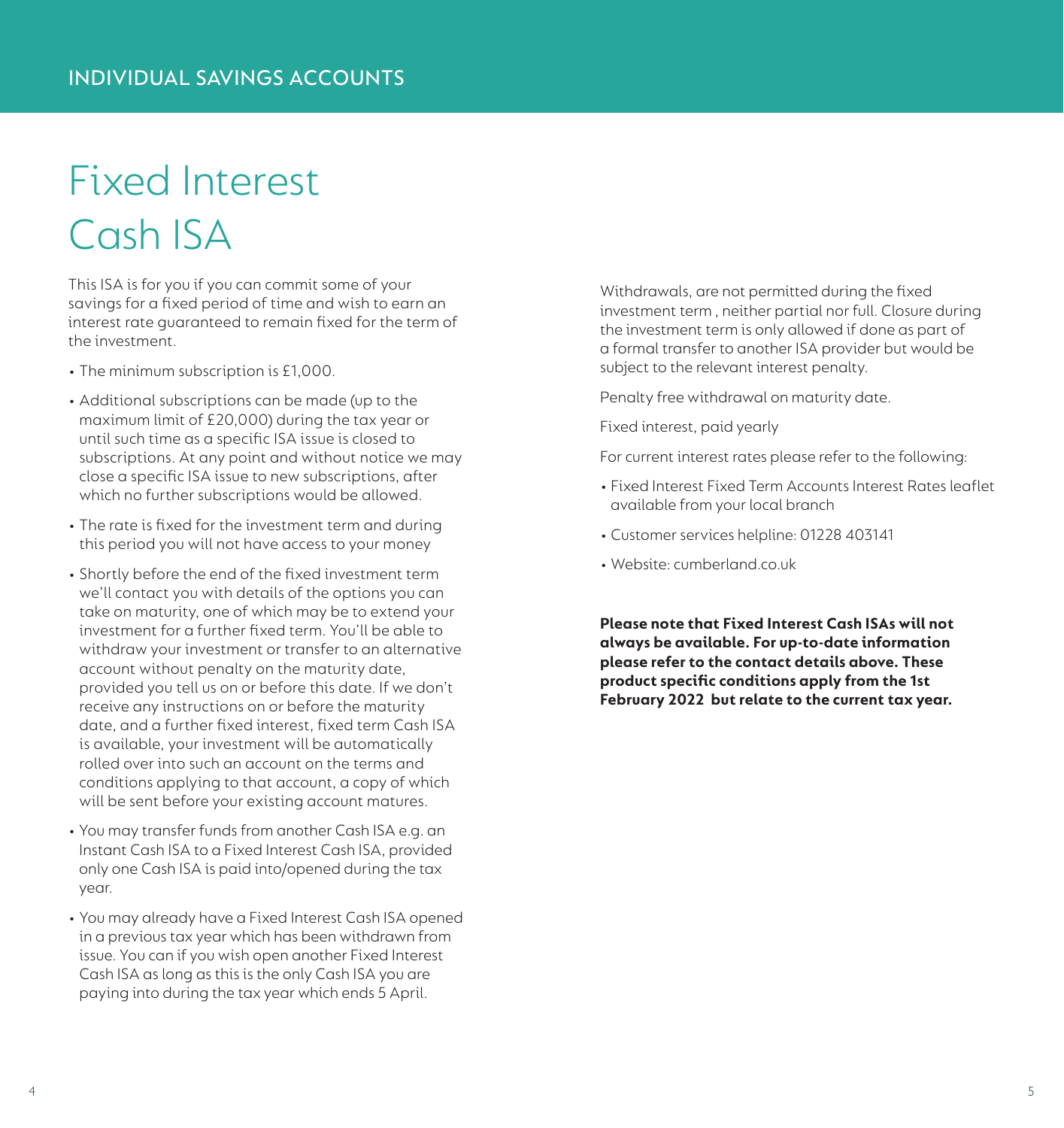

These conditions apply from the 1st February 2022 but relate to the current tax year.

The Financial Conduct Authority is a financial services regulator. It requires us, Cumberland Building Society, to give you this important information to help you to decide whether our Cash ISA is right for you. You should read this document carefully so that you understand what you are buying, and then keep it safe for future reference.

#### ACCOUNT CONDITIONS

Cash ISAs are subject to the information and guidance given in this leaflet, the account application form and the separate Savings & Current Account Terms & Conditions booklet (which can be obtained on request from any branch), which together make up the conditions relating to the operation of the account.

Individual Savings Accounts (ISAs) qualify for special tax treatment provided they operate within The Individual Savings Account Regulations 1998 (Statutory Instrument 1998 Number 1870). Investing in a Cumberland Cash ISA restricts your ISA investment options for the remainder of the current tax year.

#### ACCOUNT HOLDING

You must be 16 years of age or over to open a Cash ISA, which must be held in your sole name on your own behalf. HM Revenue & Customs rules do not allow joint ISA accounts.

#### ACCOUNT OPENING

Before opening an account we believe it is important to establish your requirements, so that we can be sure we are able to offer the services you require and open the most appropriate account for you. To discuss your requirements, simply call at any Cumberland branch where we will be pleased to help you.

#### AUTOMATIC TRANSFERS FROM ANOTHER ACCOUNT WITH THE **SOCIETY**

We can arrange to transfer funds automatically from another account in your name with the Society to your Cash ISA. You must make sure that the paying account remains open and contains sufficient cleared funds on the day before the date you have asked us to make the transfer.

If you do not have sufficient cleared funds available to allow an automated transfer on the due date and you still wish to add to your Cash ISA, you can do this through your branch or by post.

#### CHANGING YOUR MIND

If after opening an account you find that you are not happy about your choice of ISA you may cancel it by notifying us in writing at our Head Office within 14 days of the latest of:

- 1. the day the account is opened or your first deposit made: or
- 2. the day you receive your Cumberland Savings & Current Account Terms & Conditions leaflet.

We will then help you switch to another of our accounts or we will give you all of your money back with any interest you have earned. The interest we pay to you in these circumstances may be calculated at the rate advertised at that time for our Instant Savings account. And the rate of the rate of the rate advertised at that time  $\frac{1}{7}$ 

If you do not exercise your right to cancel during this period, you will be bound by these terms and conditions.

#### WITHDRAWALS FROM YOUR ACCOUNT

We will transfer or pay to you all or part of the investments held in the ISA, and proceeds arising from those investments, upon request or within 2 days if you provide written instructions to do so. Any withdrawals from your ISA are ignored for the purpose of calculating the maximum amount which can be deposited each tax year.

#### CLOSURE OF YOUR ACCOUNT

You may close your ISA at any time subject to the withdrawal terms relating to the account. Once closed your account may not be reopened, nor may you open a new Cash ISA in the same tax year.

#### FAILURE TO SATISFY ISA RULES

We will advise you if, by reason of any failure to satisfy the provisions of the ISA regulations, your ISA has, or will become void. If your Cash ISA becomes void this will be transferred to an existing account or new Instant Savings Account in your sole name. We will notify you of this in writing. Any interest paid will be paid gross (without deduction of tax).

#### BREAKS IN DEPOSITS TO YOUR ISA ACCOUNT

You do not have to pay into the same Cash ISA in every tax year. You can open a Cash ISA with a different financial institution each year, as long as you only pay into one Cash ISA in the current tax year.

If for whatever reason you do not make a deposit into your Cash ISA in a particular tax year, no further deposits will be allowed into that account. We will, however, allow you to recommence paying money into that account by obtaining a new application form from you (provided you have not opened another Cash ISA or invested the maximum amount in a Stocks and Shares ISA elsewhere in the same tax year). It is a HM Revenue & Customs requirement that you complete a new application form.

#### HM REVENUE & CUSTOMS RETURN

We must supply to HM Revenue & Customs each year a return containing details of your Cash ISA. We will also give HM Revenue & Customs any other information they are entitled to receive concerning your Cash ISA. HM Revenue & Customs will use the information we provide to identify investors who have broken the ISA regulations by contributing to a disallowed combination of ISAs in a tax year.

#### INCOME TAX

No income tax will be payable on the interest paid in each of the tax years that you have a Cash ISA provided all the ISA regulations have been followed.

As the favourable tax treatment of ISAs is the Government's responsibility, we cannot guarantee that this will be maintained. Please note that tax treatment depends upon your individual circumstances and may be subject to change in the future.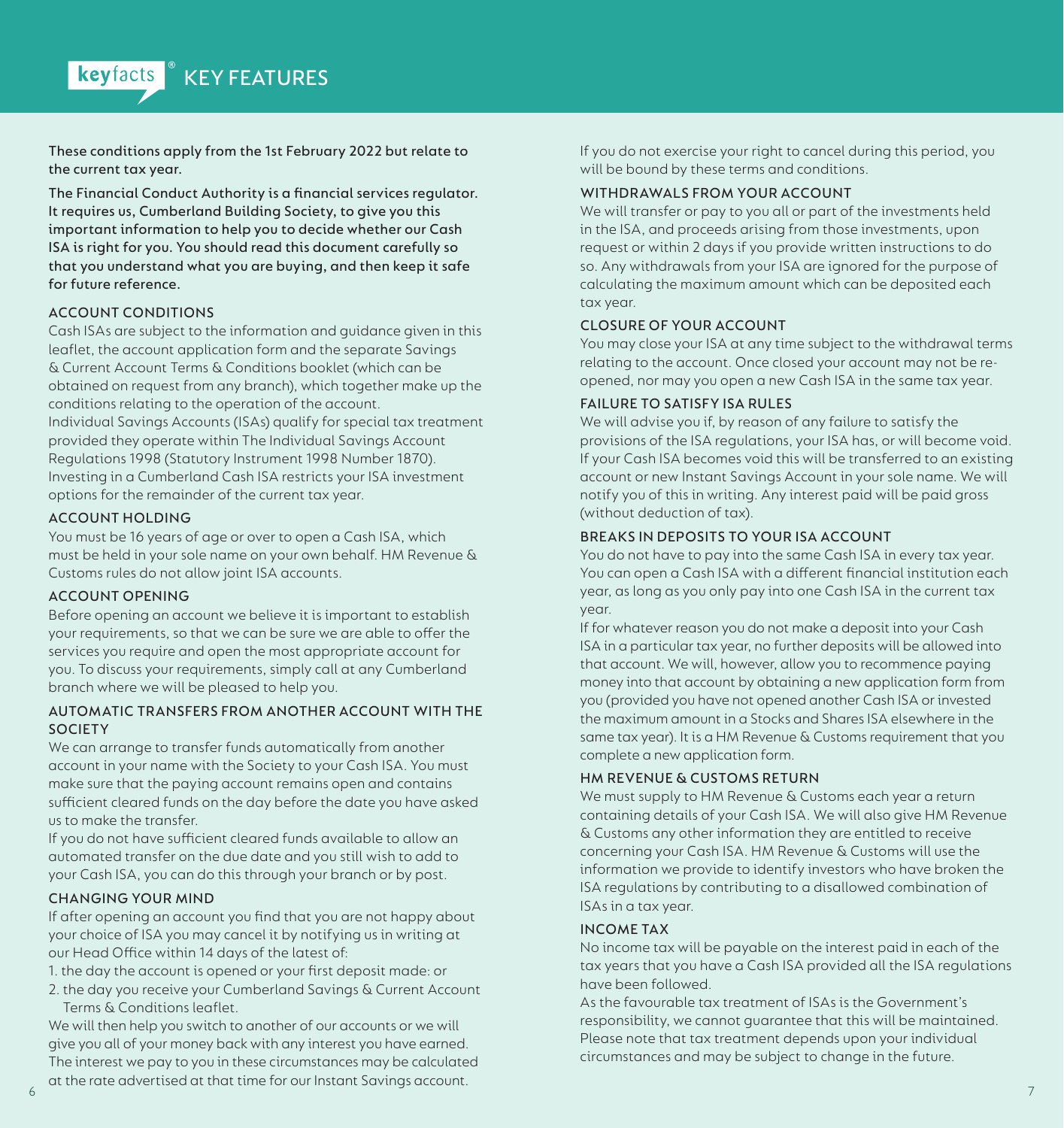#### INTEREST

Interest on your variable Cash ISA will be paid annually on 31 March. Interest on your Fixed Interest Cash ISA will be paid annually as shown in our Fixed Interest Fixed Term Account Interest Rates leaflet – please note this will vary according to which issue of product you have.

#### LIMITATIONS ON INVESTMENTS

The ISA regulations specify that you may not invest in more than one Cash ISA and stocks and shares ISA in the same tax year (the period from 6 April to 5 April the following year).

#### MINIMUM AND MAXIMUM INVESTMENTS

The minimum amount required to open a Cash ISA with the Society is shown in this leaflet. The maximum total capital, excluding interest, that can be invested in a Cash ISA in the current tax year is £20,000. This limit ignores any withdrawals you make during the tax year.

#### RESIDENCY

To open a Cash ISA you must be resident in the United Kingdom for tax purposes or, if not so resident, either perform duties which, by virtue of Section 28 of Income Tax (Earnings and Pensions) Act 2003 (Crown employees serving overseas) are treated as being performed in the United Kingdom, or be married to, or in a civil partnership with, a person who performs such duties. You must inform Cumberland Building Society if you cease to be so resident or to perform such duties or be married to, or in a civil partnership with, a person who performs such duties.

#### SECURITY FOR LOANS

A Cash ISA will be, and must remain in the sole name of the investor and must not be used as security for a loan.

#### START DATE

The start date of an ISA with the Society is the date of the first investment.

#### TRANSFERS FROM ANOTHER ISA PROVIDER'S CASH ISA OR STOCKS AND SHARES ISA TO THE CUMBERLAND

We will normally accept the transfer of a Cash ISA or Stocks and Shares ISA from another ISA provider, as long as you live within our branch operating area, subject to ISA regulations. We will accept the total subscriptions for this tax year, and all or part of the total subscriptions for previous years. Arrange to transfer your ISA by calling at any Cumberland branch and we will help you ask your existing provider to transfer your ISA to the Cumberland. Before requesting your existing ISA provider to transfer your investment to us, please check with them that they do not make a charge or apply a penalty for carrying out the transfer.

Please note that we can only accept transfers into a Cash ISA.

#### TRANSFERS FROM A CUMBERLAND CASH ISA TO ANOTHER ISA PROVIDER

Your Cash ISA or part of it, with all rights and obligations of the parties to it, may be transferred to another ISA provider. If you wish to do this please do not close your account but ask your new provider to arrange the transfer for you. Within 5 business days of receiving your request, we will transfer the total subscriptions for this tax year, and/or all or part of the total subscriptions for previous years. No administration charge is made by the Cumberland for transfers. Please note you may only transfer:

- all of the current tax year's investment in a Cash ISA to either a Cash ISA or a Stocks and Shares ISA elsewhere

- all or part of previous tax year's investment in a Cash ISA to either a Cash ISA or a Stocks and Shares ISA elsewhere

Transfers of Fixed Interest Cash ISAs prior to the end of the fixed term will be subject to the withdrawal conditions shown in the Fixed Interest Fixed Term Account leaflet.

#### TRANSFERS FROM ONE INVESTOR TO ANOTHER

Your Cash ISA may not be transferred into the name of someone else. The ISA investment will be, and must remain in, your sole name.

#### THE FINANCIAL OMBUDSMAN SERVICE

We are covered by the Financial Ombudsman Service. If you have complained to us and we have been unable to resolve your complaint, you may then be entitled to refer it to this independent body at:

The Financial Ombudsman Service,

Exchange Tower, London, E14 9SR.

Telephone 0800 023 4567 or 0300 123 9123.

Or log onto their website at www.financial-ombudsman.org.uk

#### ONLINE DISPUTE RESOLUTION

The European Union has an Online Dispute Resolution (ODR) platform which may assist in resolving disputes about online services. The ODR platform can be accessed at the Online Dispute Resolution section of the European Commission official website.

This leaflet should be read in conjunction with the following leaflets

- Savings Accounts and Interest Rates
- Fixed Interest Fixed Term Accounts and Interest Rates
- Savings and Current Account Terms and Conditions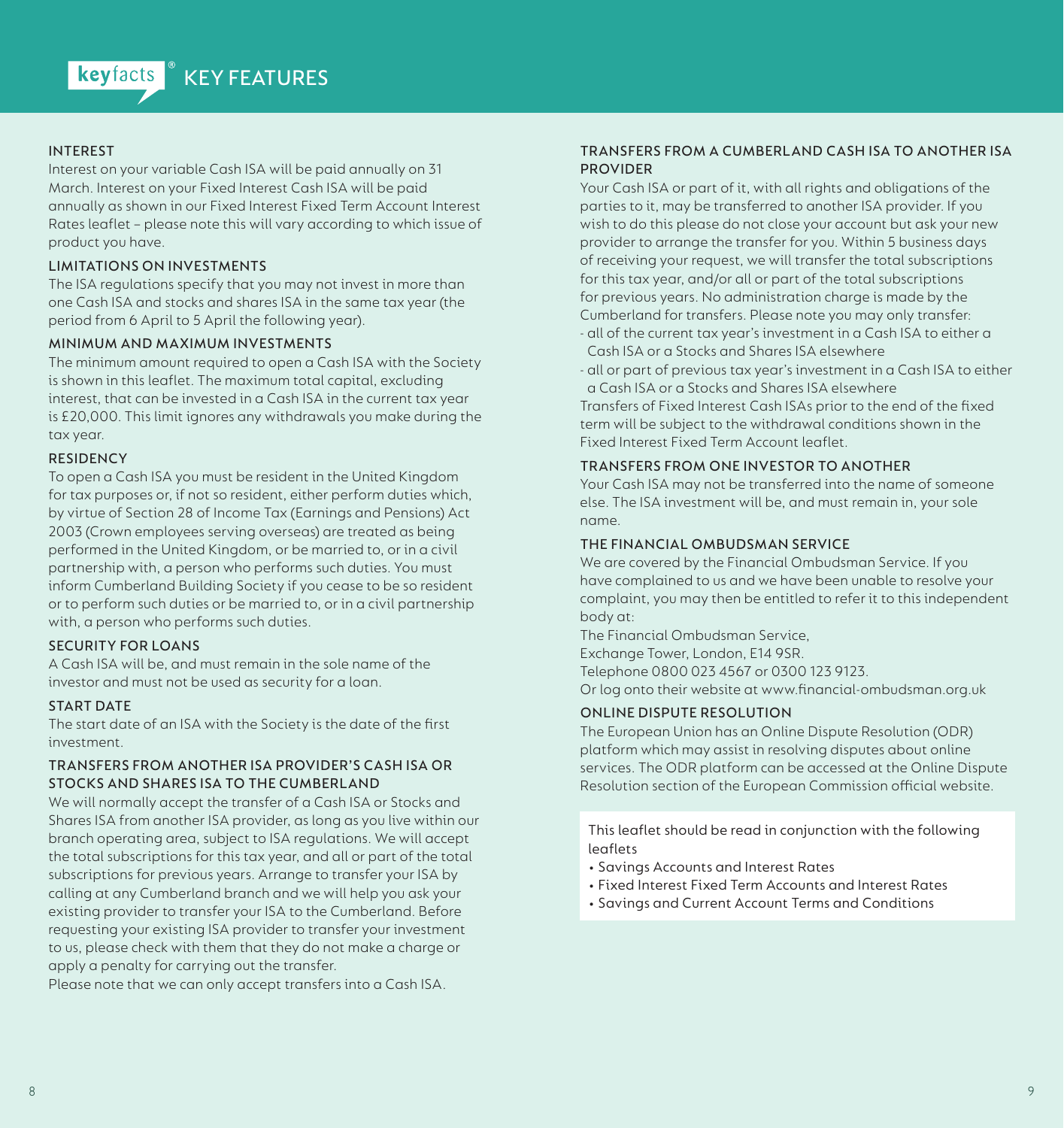KEY FEATURES - Cash Junior ISA (JISAs)

## Cash Junior ISA

The Cash Junior ISA is a tax-free savings account designed to help children, and their families, save for their future.

The account offers a variable interest rate and you, along with family and friends, can make contributions towards your child's tax-free savings, subject to the annual subscription limit.

The account can only be opened for children who do not hold a Child Trust Fund.

The maximum which can be saved in a Junior ISA in each tax year (6 April - 5 April) is currently £9,000.

Although you can pay into the account at any time, withdrawals are not permitted. All subscriptions to the Cash Junior ISA are a gift to the child, and cannot be repaid if you change your mind. On the account holder's 18th birthday, the account will be transferred to a Cash ISA with instant access and the holder will be able to make withdrawals.

Variable interest paid yearly on 31st March.

For current interest rates please refer to the following:

- Savings Accounts and Interest Rates leaflet available from your local branch
- Customer services helpline: 01228 403141
- Website: cumberland.co.uk

You can only have one Cash Junior ISA and one Stocks and Shares Junior ISA open at any time. Investments can be paid into a Cash Junior ISA or a Stocks and Shares Junior ISA, or split between the two, providing the annual limit is not exceeded.

These conditions apply from 1st February 2022.

The Financial Conduct Authority is a financial services regulator. It requires us, Cumberland Building Society, to give you this important information to help you to decide whether our Cash Junior ISA (JISA) is right for you. You should read this document carefully so that you understand what you are buying, and then keep it safe for future reference.

#### ACCOUNT CONDITIONS

Cash Junior ISAs are subject to the information and guidance given in this leaflet, the account application form and the separate Savings & Current Account Terms & Conditions leaflet (which can be obtained on request from any branch), which together make up the conditions relating to the operation of the account.

#### ACCOUNT OPENING

Before opening an account we believe it is important to establish your requirements, so that we can be sure we are able to offer the services you require and open the most appropriate account for you. To discuss your requirements, simply call at any Cumberland branch where staff will be pleased to help you.

#### ACCOUNT HOLDING

A Cash Junior ISA may only be opened for a child under 18 years of age who does not already hold a Child Trust Fund (CTF). If the child is under 16 years of age, the Cash Junior ISA must be opened by a Registered Contact. The Registered Contact must have parental responsibility for the child. The Registered Contact will be the contact for the account, and the child will always be the beneficial owner of the funds in the account.

If the child is 16 years old or over, the child may open the account in their sole name.

Once the child reaches 16 years of age, they can apply to become the Registered Contact for the account, and we will change the Registered Contact without notification to the existing Registered Contact.

A Cash Junior ISA cannot be operated under a Power of Attorney held for a Registered Contact.

#### PAYMENTS INTO THE ACCOUNT

Payments into the Cash Junior ISA can be made at any time, by any person (subject to the Junior ISA limits), however once subscriptions have been made they are deemed to be a gift to the child, and as such cannot be repaid to the subscriber if at a later date the subscriber changes their mind.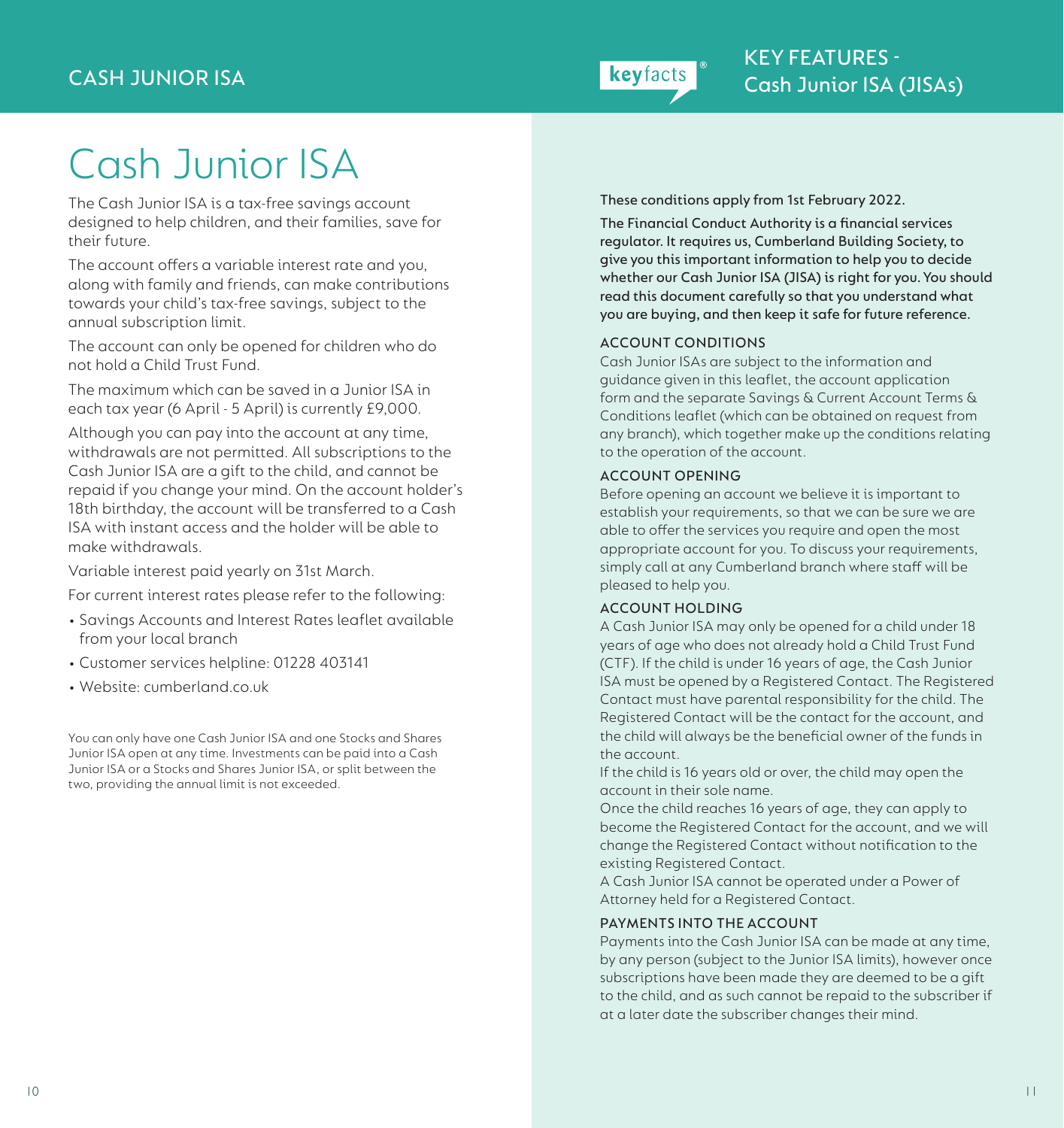

#### AUTOMATIC TRANSFERS FROM ANOTHER ACCOUNT WITH THE SOCIETY

We can arrange to transfer funds automatically from another account in your name with the Society to a Cash Junior ISA. The paying account must remain open and contain sufficient cleared funds on the day before the date the transfer is due. If sufficient cleared funds are not available to allow an automated transfer on the due date, deposits can be made by visiting a branch or by post.

#### CHANGING YOUR MIND

If after opening a Cash Junior ISA you find that you are not happy with your choice of account you may cancel it by notifying us in writing at our Head Office within 14 days of the latest of:

1. the day the account is opened or the first deposit is made: or 2. the day you receive your Cumberland Savings & Current Account Terms & Conditions leaflet.

We will then help you switch to another of our accounts or we will give the money back to the person who opened the account with any interest earned. The interest we pay to you in these circumstances may be calculated at the rate advertised at that time for our Instant Savings account.

If you do not exercise your right to cancel during this period, you will be bound by these terms and conditions.

#### WITHDRAWALS / CLOSURES

Withdrawals / closures are not permitted until the child's 18th birthday. Only the child can withdraw from or close the account, on or after they reach 18 years of age. The only exceptions are where the child is suffering from a terminal illness, and the Society receives formal notification by way of a letter from HM Revenue & Customs, or in the event of the death of the child. Only the Registered Contact can withdraw funds from the account in these exceptional circumstances.

#### FAILURE TO SATISFY ISA RULES

We will notify the Registered Contact if, by reason of any failure to satisfy the provisions of the Junior ISA regulations, your Cash Junior ISA has, or will become void. If a Cash Junior ISA becomes void it will be transferred to an existing account or new Instant Savings Account in the child's sole name. We will notify you of this in writing.

#### HM REVENUE & CUSTOMS RETURN

We must supply to HM Revenue & Customs each year a return containing details of your Cash Junior ISA. We will also give HM Revenue & Customs any other information they are entitled to receive concerning your Cash Junior ISA. HM Revenue

& Customs will use the information we provide to identify investors who have broken the Junior ISA regulations by contributing to a disallowed combination of Junior ISAs in a tax year.

#### INCOME TAX

No income tax will be payable on the interest paid in each of the tax years that you have a Cash Junior ISA provided all the Junior ISA regulations have been followed.

As the favourable tax treatment of Junior ISAs is the Government's responsibility, we cannot guarantee that this will be maintained.

Please note that tax treatment depends upon your individual circumstances and may be subject to change in the future.

#### INTEREST

Interest on your variable Cash Junior ISA will be paid annually on 31 March.

#### LIMITATIONS ON INVESTMENTS

The Registered Contact must not subscribe to more than one Cash Junior ISA for the child. The child cannot hold more than one Cash Junior ISA, but the child may also hold an adult Cash ISA if they are aged 16 or over.

#### MINIMUM AND MAXIMUM INVESTMENTS

The minimum amount required to open a Cash Junior ISA with the Society is £50. The maximum total capital, excluding interest, that can be invested in a Cash Junior ISA in the current tax year is £9,000.

#### RESIDENCY

When the account is opened the child must be resident in the United Kingdom for tax purposes.

#### SECURITY FOR LOANS

A Cash Junior ISA must not be used as security for a loan.

#### START DATE

The start date of a Cash Junior ISA with the Society will be the date of the first investment.

#### TRANSFERS FROM ANOTHER PROVIDER'S JUNIOR ISA TO THE CUMBERLAND

We will normally accept the transfer in from another Junior ISA provider into a Cumberland Cash Junior ISA, as long as you live within our branch operating area, subject to Junior ISA regulations.

To arrange to transfer your Junior ISA call in at any Cumberland branch and we will help you ask your existing provider to transfer your Junior ISA to the Cumberland. Before requesting your existing Junior ISA provider to transfer your investment to us, please check with them that they do not make a charge or apply a penalty for carrying out the transfer.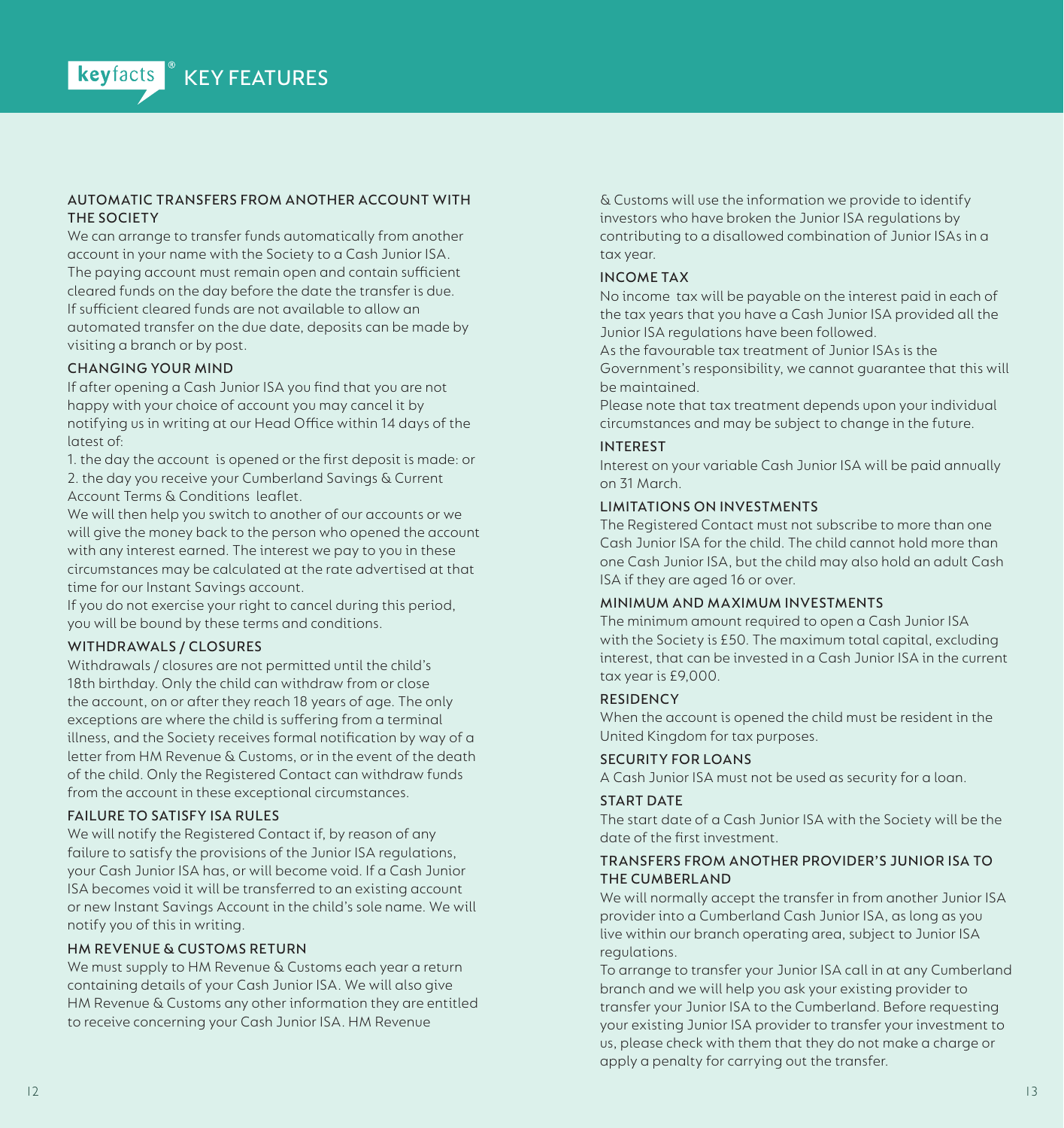

#### TRANSFERS FROM A CUMBERLAND CASH JUNIOR ISA TO ANOTHER JUNIOR ISA PROVIDER

A Cash Junior ISA or part of it, with all rights and obligations may be transferred to another Junior ISA provider, in accordance with the Junior ISA regulations relating to transfers. Upon receipt of your transfer instruction from your new Junior ISA provider, we will send the funds to them within 5 business days of the date of receipt. No administration charge is made by the Cumberland for transfers. A Cash Junior ISA to Cash Junior ISA transfer must occur in full while a Cash Junior ISA to a Stocks & Shares Junior ISA may occur in full or in part

#### TRANSFERS FROM ONE INVESTOR TO ANOTHER

A Cash Junior ISA may not be transferred into the name of someone else. The Cash Junior ISA investment will be, and must remain in, the account holder's (child's) name.

#### THE ACCOUNT HOLDER'S (CHILD'S) 18TH BIRTHDAY

When the account holder (child) reaches the age of 18, the Cash Junior ISA will automatically become an instant access Cash ISA. We will write to the Registered Contact shortly before the account holder's (child's) 18th birthday to remind them that the funds will be available for the account holder's (child) to withdraw from their 18th birthday. We will also write to the child informing them of the account and the need to visit a branch with identification and their National Insurance Number.

#### THE FINANCIAL OMBUDSMAN SERVICE

We are covered by the Financial Ombudsman Service. If you have complained to us and we have been unable to resolve your complaint, you may then be entitled to refer it to this independent body at:

The Financial Ombudsman Service, Exchange Tower, London, E14 9SR.

Telephone 0800 023 4567 or 0300 123 9123.

Or log onto their website at www.financial-ombudsman.org.uk

#### ONLINE DISPUTE RESOLUTION

The European Union has an Online Dispute Resolution (ODR) platform which may assist in resolving disputes about online services. The ODR platform can be accessed at the Online Dispute Resolution section of the European Commission official website.

This leaflet should be read in conjunction with the following leaflets:

- Savings Accounts and Interest Rates
- Savings and Current Account Terms and Conditions

### Tips to help you save...

Saving even a little every month really can make a difference, but if you are in need of motivation, here are some tips to help you kick start your 'savings habit':



#### 1. Take Stock

Think about what may happen in the future, and how you'd cope with either planned or unforeseen future expenditure.

#### 2. Make Easy Lifestyle Changes

Do you regularly buy an expensive sandwich for lunch or a coffee on the way to work? Saving the equivalent of £2 per working day, for 1 whole year, could save you over £500!

#### 3. Set a Goal

Whether it's a new car, dream holiday or life event like a wedding or even retirement, having a goal will help motivate your saving by allowing you to imagine the security a lump sum could provide.



#### 4. Ask Questions

If you'd like details on any of our variable and fixed rate savings products, including tax free cash ISAs, visit our website www.cumberland.co.uk, pop into any of our branches or call us on 01228 403141, or visit our website to arrange an appointment.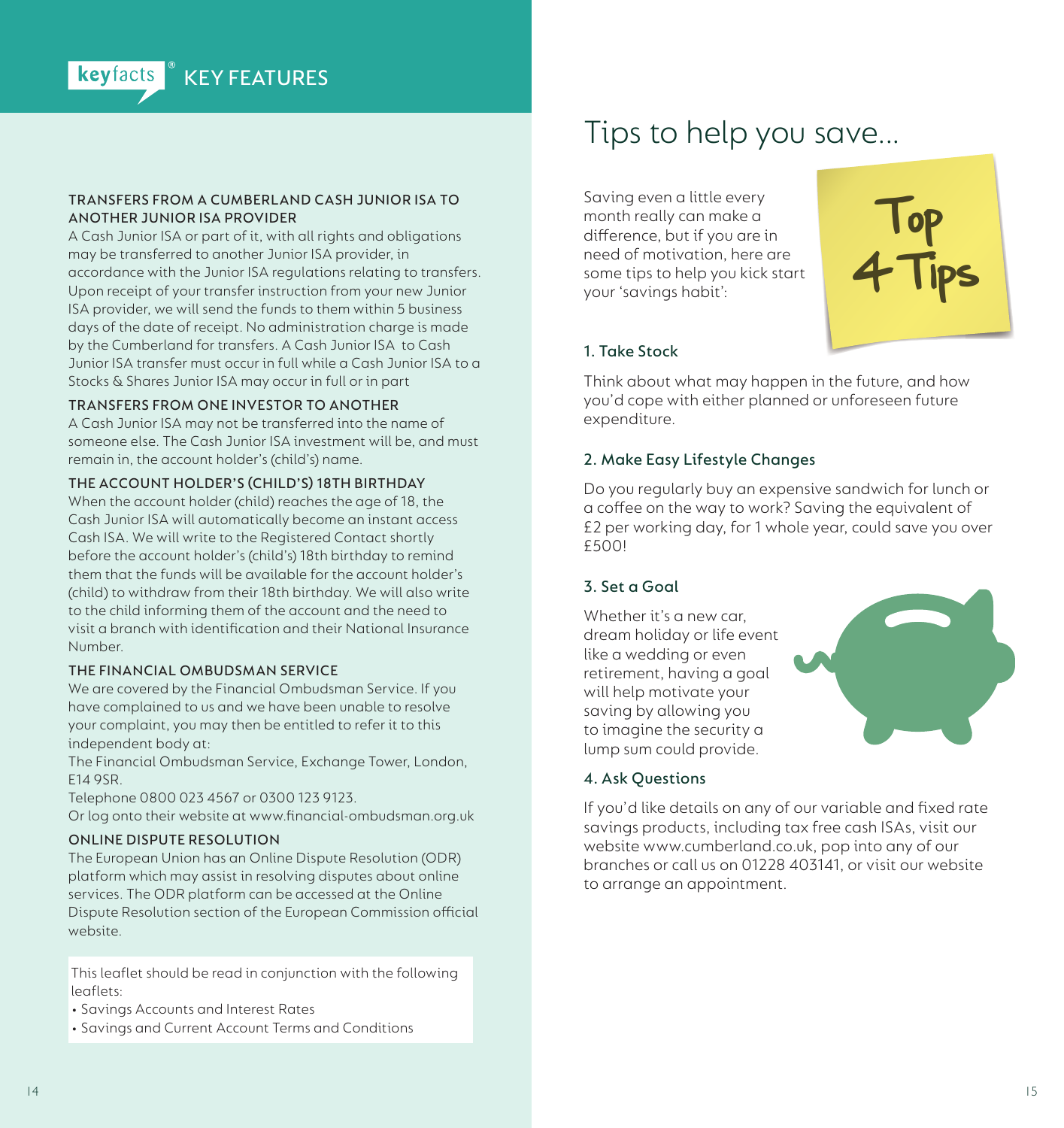### How to open an account

You must be 16 years of age or over to open a Cash ISA.

#### To open an ISA:

- Call into any Cumberland branch. You can book an appointment via our website.
- You will need your National Insurance Number this can usually be obtained from a payslip or, if you receive a pension, from the front of your pension book. Alternatively this can be found on your Notice of Coding, Tax Return, P60 or correspondence from HM Revenue and Customs or the Department of Work and Pensions.
- You will also need to provide personal identification such as a passport or full UK photocard driving licence plus proof of where you live such as a recently paid gas or electricity bill.

#### To open a Cash Junior ISA:

• You will need to provide the birth certificate of the child as well as your personal identification and proof of where you live.

If you are unable to call into a branch to open an account personally, please call 01228 403141. Alternative and additional forms of identification and address verification are required from new customers who are unable to visit a branch.

If you would like to transfer an ISA to the Cumberland from another bank or building society speak to a member of staff at your local branch or call 01228 403141.

#### **IMPORTANT NOTE**

New Investors. We require new investors to agree to assign any possible future windfall rights, in the unlikely event of conversion to a bank or a takeover, to a charitable foundation. Full details are set out in our ISA application form.

#### **FSCS**

Your eligible deposits with Cumberland Building Society are protected up to a total of £85,000 by the Financial Services Compensation Scheme, the UK's deposit protection scheme. Any deposits you hold above the limit are unlikely to be covered. Further information is available from any Cumberland branch or by visiting www.fscs.org.uk